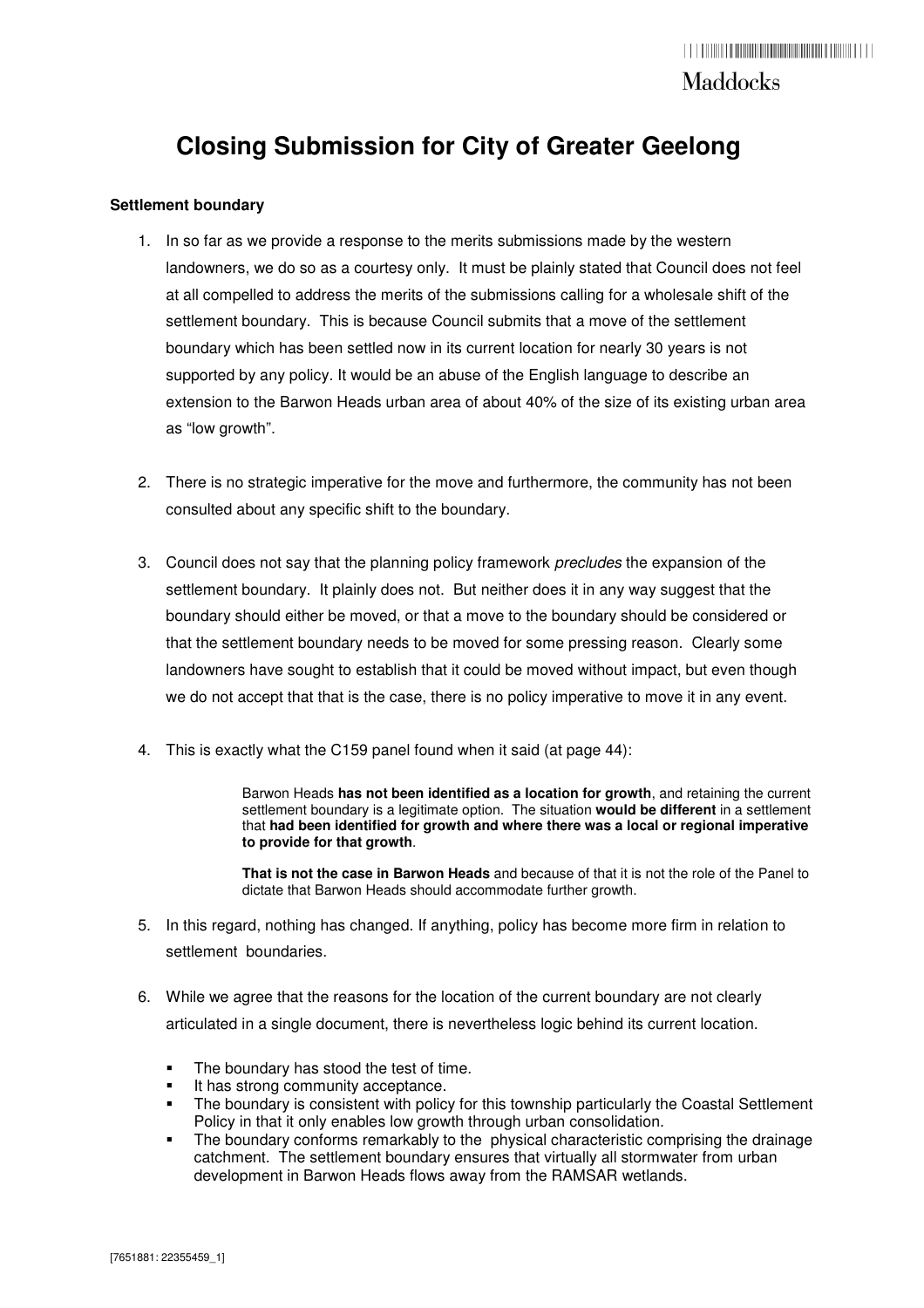### Maddocks

- The boundary is linear and therefore, simple and straight forward.
- The boundary is consistent with other similar town boundaries on the Bellarine Peninsula.
- The boundary ensures a clearly legible rural break between Barwon Heads and the  $13<sup>th</sup>$ beach golf course residential development.[Refer Ministerial statement re approval of Amendment C54]
- The boundary provides a buffer between urban development and the Internationally significant RAMSAR wetlands. This allows the RAMSAR wetlands to be read in a rural context.
- The buffer created by the location of the existing settlement boundary minimises risk to the RAMSAR wetlands. There are no environmental or biological risks created by urban settlement as a result.
- 7. Barwon Heads is not only an asset of the Bellarine Peninsula; it is a Victorian asset. It is one of a number of townships in Victoria that are special. It is in much the same category as towns like Macedon, Queenscliff, Point Lonsdale, and others that collectively make up the remarkable places that Victoria is famous for. It is a tourist destination and a place where people live. Its role is well documented in literature mainly policy at all levels from local, regional and state. These important *other* roles of Barwon Heads are sufficient for the town to have to deal with. It is not suited to be a town for growth on account of its important character but also because it has not been planned as a centre for growth. Equally clearly, Barwon Heads, and other similar towns, are clearly documented as not having any material growth role. It has not been identified for infrastructure provision or upgrade to deal with growth.
- 8. Nevertheless, the western landowners, have endeavoured to swim against the tide of policy and persuade the panel that it should accede to a change that challenges the written policy and alter the town boundary, save to what we do not know.
- 9. It is a very brave submission by the western landowners; an understandable one but ultimately in the context of the scope of this panel hearing, one which is futile. Realising that they cannot achieve what they originally asked for, they now take a slightly different tac; the one outlined by Mr O'Farrell. That is, to seek that the panel recommend that the structure plan be modified to show the western option with a note providing for the preparation of a structure plan for a mix of conservation, recreation, tourism and housing purposes.
- 10. Mr O'Farrell submitted that it is desirable that "Council would go into the [structure planning] exercise with an open mind"
- 11. The mind of Council or what Council thinks, is set out in the written policy. If you want to know what the Council thinks, then read the policy. It is not logical to suggest that Council, which we say has very clear policies, none of which call for a consideration of the substantial growth of the township, should commence a structure plan to provide for substantial growth and put all of its policy to the one side. Practice Notes on Structure Planning explicitly calls for a consideration of policy.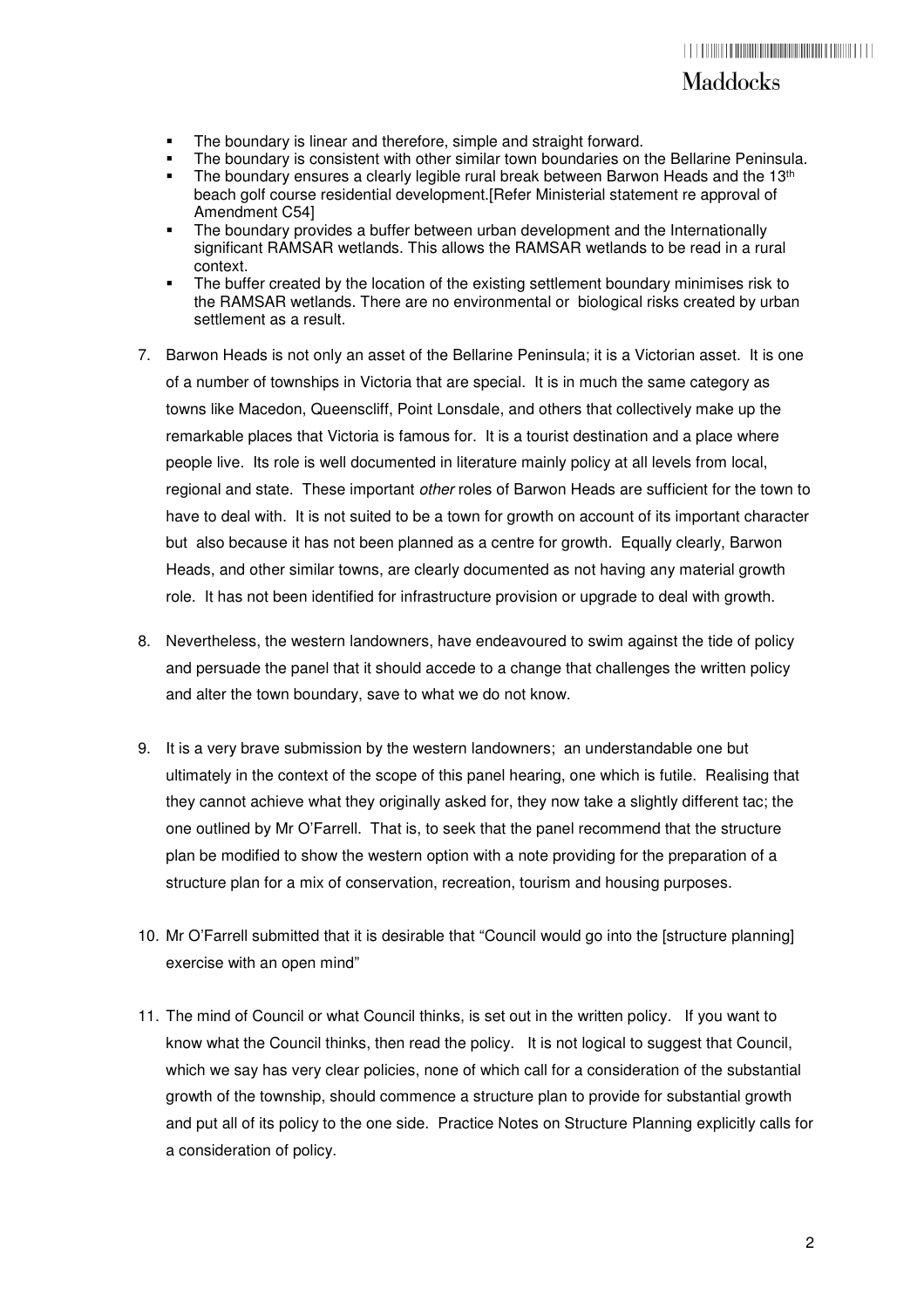- 12. Prior drafts of the Structure Plan are not of any relevance. They are not before the panel. Only the BHSP is before the Panel. [Refer: Panel for the implementation of the Kingston - Highett Structure Plan]
- 13. The BHSP considered the issue of the settlement boundary. It did not dismiss the issue raised in the submissions. Refer for example to Part 7.4 of the Structure Plan between pages 119 and 129.
- 14. Mr Cicero's submission for his client goes further urging the panel to recommend the shift of the settlement boundary not merely undertaking structure planning as per Mr O'Farrell's client – notwithstanding that none of the experts Mr Cicero called expressed a view as to where the settlement boundary should be shifted to. (refer Milner and Horsefield)
- 15. If Council had proposed that based on the level of assessment that the developers had undertaken, it would have met strong resistance not only from the community but we suspect from the panel, and rightly so. This is because there is no way that any assessment against the strategic assessment guidelines could possibly come to such a conclusion. While the policy does not preclude a shift, it certainly does not support a shift. We think that if the settlement boundary was to be moved, it would be necessary to undergo a rigorous assessment of the proposal not on its merits but as to whether there is an appropriate basis to have such a change in policy. If the answer to that question is yes, and the policies are changed so as to actively encourage reconsideration of the boundary, then one can move to the merits of looking at a particular boundary.
- 16. But this is not what the landowners have put to the panel. They want the boundary shifted or they want a structure plan to do the analysis as to where the boundary is to be shifted to. We submit that the panel should not be attracted to their submission. There is no policy basis to it whatsoever. That ought to be the end of the matter.
- 17. The western landowners' greatest claim, which we say has been taken out of context, is that the last panel report recommended that Council undertake a comprehensive study. It is clear what the panel recommended and it is clear that Council has not accepted that recommendation. It has not done the sort of studies that the panel recommended because that position is not consistent with any policy and the expenditure of such significant public funds on this sort of assessment is folly. Equally, however, it is clear that the last panel was explicit in saying that it was not its role to determine the growth boundary or whether there should be further growth, noting that there was no policy support for that position. The two statements of the panel do not sit entirely comfortable with each other.
- 18. Council has focussed its growth planning at a municipal level and identified numerous district towns across the Bellarine Peninsula where some growth can and should be accommodated. Notwithstanding the resistance it received to identifying the northern growth areas in Ocean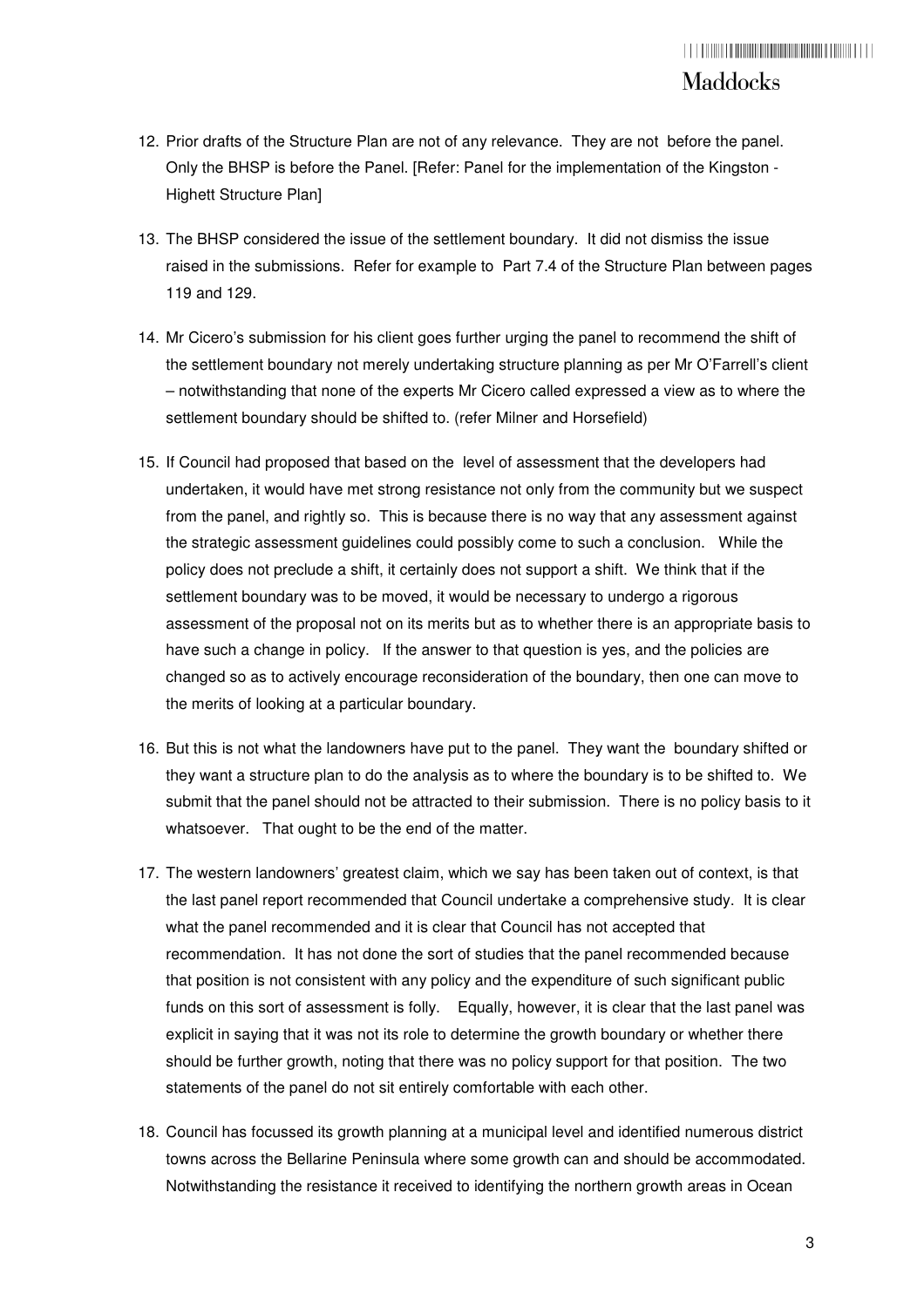Grove some  $8 - 10$  years ago, Council still persisted with that exercise and the evidence of it is on the ground today. But that exercise was first reflected in policy, growth was consistent with policy and policy since has recognised the advantages that this has brought to Ocean Grove and the region.

19. We now turn to the experts.

#### **Mr Milner**

- 20. Mr Milner essentially reiterated the evidence he gave to the first structure plan panel. We submit that generally the same result should follow.
- 21. We think it is important to note that Mr Milner was not hostile to the notion of the use of rural land or farming land for appropriate non-residential uses but we respectfully submit that he did not properly consider the range of uses available for the western land within the Farming Zone. He seems to have dismissed this on the basis that Council, according to him, had no policy in relation to uses in rural areas.
- 22. In fact, Council has a long-standing rural policy stemming from the 2007 Rural Land Use Strategy. More recently, Council's Managing Development in Rural Areas, Planning Policy Review (2015) was implemented via Amendment C347. Cl 22.06 of the Scheme encourages and supports a range of uses in the Farming Zone including tourism development.
- 23. Further to this, Barwon Heads Rd is an identified tourist route in the Bellarine Peninsula Localised Planning Statement.
- 24. Some of the non-agricultural uses allowed subject to permit in the FZ are as follows:
	- **Group accommodation**
	- Host farm
	- **Residential hotel**
	- **Restaurant**
	- **Function centre / Exhibition centre**
	- Market
	- **Winery**
	- Camping and caravan park
- 25. We submit that there is no need to move the settlement boundary to provide for any of these uses.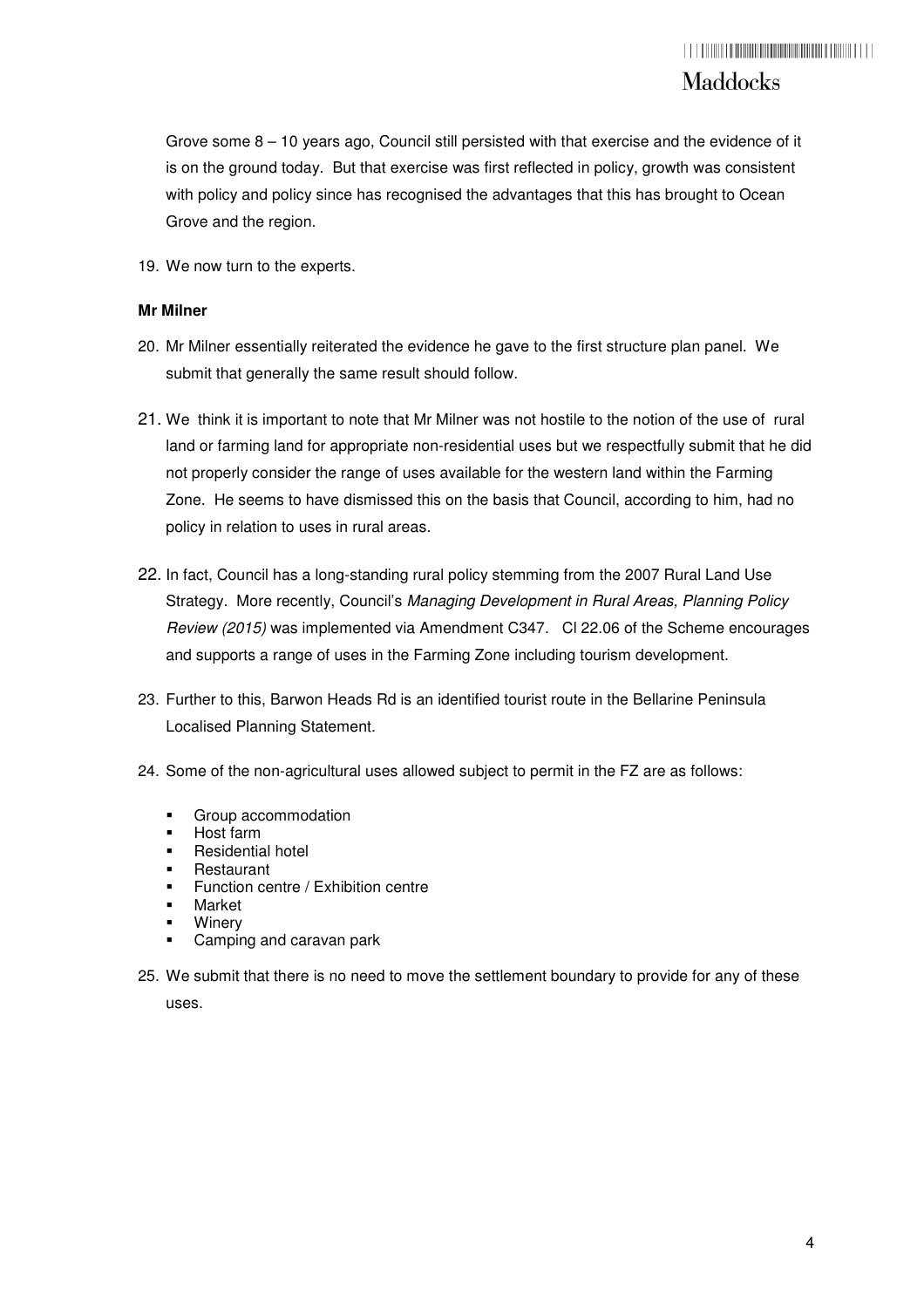#### **Mr McNeil**

- 26. Notably, Mr McNeil undertook an assessment of the population of the town notwithstanding that policy clearly states that population growth need not be considered on a town by town basis. He was encouraged in this through questions that referred him to practice note 36 on coastal settlement boundaries. The bullet point referred to there finishes with the words "if any".
- 27. The practice note does not on any view suggest that a town by town approach to growth is to be preferred over the (superior) policy at clause 11.02 which calls for a municipal approach.
- 28. A more consistent and logical view of the practice note is to look at **all** of the coastal settlements within the municipality and not individual coastal settlements. If one adopts the municipal view of the coastal settlements within Geelong, then we are confident that the 10 year supply is exceeded noting what is available in St Leonards, Clifton Springs, Portarlington and Ocean Grove. Of course, even if the practice note did express the view that each town should have 10 years supply, it would be invalid to the extent of the inconsistency with clause 11 of the planning scheme.
- 29. Mr McNeil justified his methodology and analysis on the basis that it was still necessary to consider what the implications of low growth were on a town. He cited two issues, and could only cite two issues. One was the education facilities and the other was aged care facilities.
- 30. In relation to education he agreed that the issues facing the school were going to be addressed irrespective of whether the western option took place or not. In relation to the only other advantage he could point to, namely aged care and retirement living, he did not have adequate regard to the extent to which that demand could be provided for in Ocean Grove. A good example of this are the recently constructed/being constructed 'lifestyle villages' in Ocean Grove and Mt Duneed. The panel can view these at the following link:

https://www.lifestylecommunities.com.au/locations/# .

- 31. Both facilities are located in growth areas; north Ocean Grove and Armstrong Creek. These areas are close and accessible to critical services such as health facilities. Barwon Heads has none of these services to support such a large increase in population. Clause 21.06-3 of the scheme requires retirement accommodation to be located within urban areas, preferably within close proximity to activity centres and public transport services.
- 32. It is noted that Council and the community have indicated a very strong preference to the retention of the existing settlement boundary. And while it is true that planning is not a popularity contest, it is also relevant to have regard to the extent of social engagement in a process. The Planning and Environment Act explicitly refers to social considerations and in the context of permit applications, the extent of community opposition to a permit application.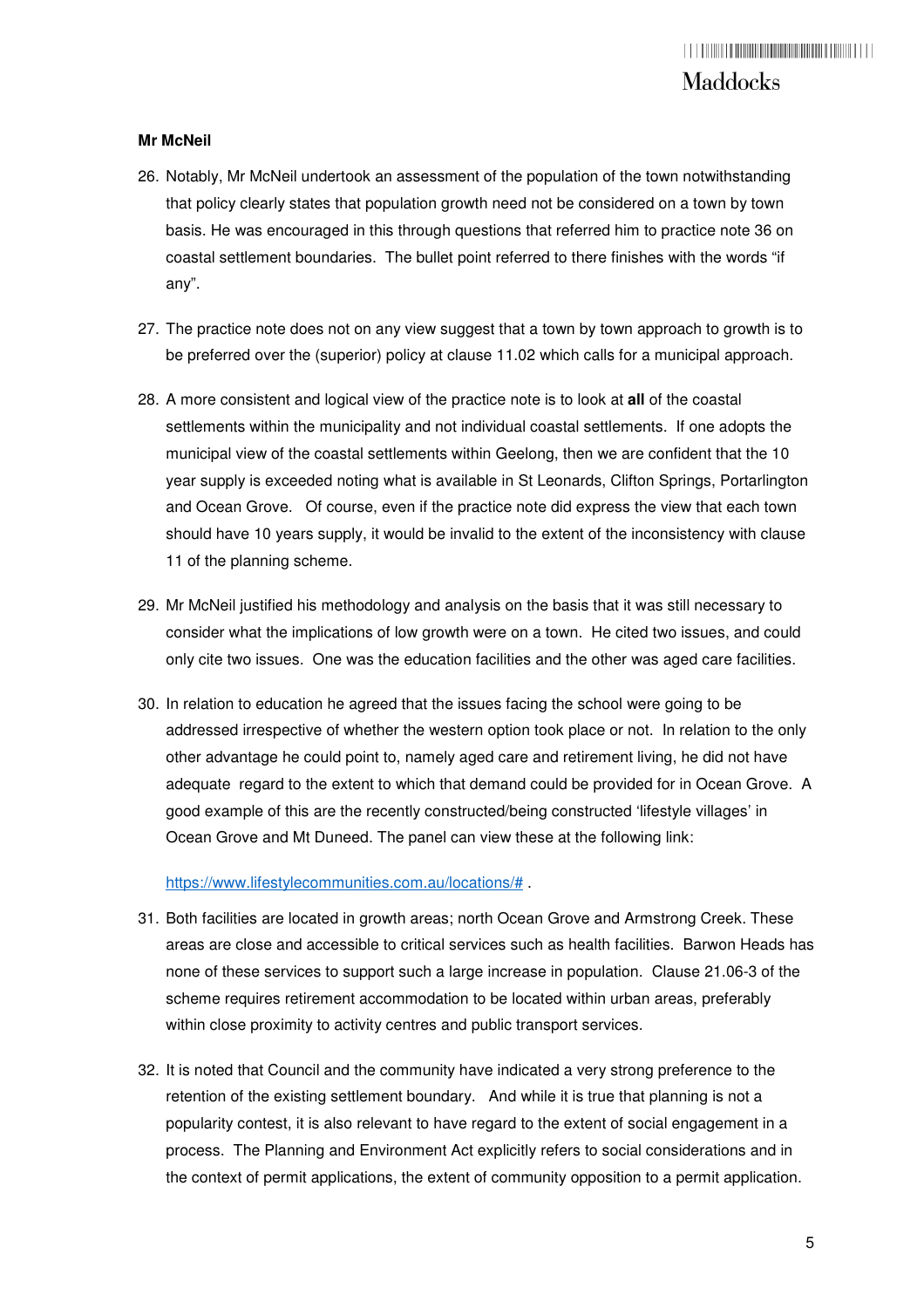That said, there are two sides to the sword. To some extent, the community will need to live with the consequences of its position on the town boundary. If this means that as one ages, one has to move to Ocean Grove for retirement living or aged care (the two are different) then that is not an unreasonable consequence in our submission.

33. There was nothing else in Mr McNeil's evidence that provided any justification for the western option.

#### **Dr Jempson**

- 34. There were a couple of options identified for the approach to wetland design.
	- Option A is to provide for a wetland at the existing levels.
	- Option B is to provide an elevated wetland so as to not mix with the groundwater as sea levels rise.
- 35. Either option involves significant earthworks. It certainly appears to be likely to involve earthworks along the west side of the wetland immediately adjacent to the boundary of the RAMSAR lagoon. This is not some small wheelbarrow and shovel landscaping task. This involves the use of heavy machinery up to the boundary of the RAMSAR lagoon.
- 36. The impermeable layer required by Option A could generate ongoing management problems.
- 37. Further, with Option B, it potentially involves significant importation of fill or alteration to surface levels so as to lift the wetland. This poses further risk to the RAMSAR lagoon. It also results in a higher extent of works to the west on the boundary of the RAMSAR lagoon.
- 38. We accept that in engineering terms, it is likely that appropriate wetlands and retarding systems can be created to deal with stormwater. But, the risks that this poses are not insubstantial. There are risks involved in the construction of such wetlands and there are risks that flow from the adjacent location of those wetlands to the RAMSAR lagoon. Things do not always go as planned especially in construction and subdivisional projects.
- 39. Furthermore, the panel will recall that it heard from the DELWP that the RAMSAR wetlands management plan assumes that wetlands are able to migrate over time with sea level rise. That option would no longer be available at all with the construction of the bunds, mounds or earthworks created to keep the new detention systems in place.
- 40. It is not clear from Dr Jempson's evidence whether the construction of the wetland would result in a net environmental gain. For example the reduction in 45% phosphorus would still leave an amount of phosphorus flowing into the wetland at some point. We concede however, that the development could comply with and possibly exceed the WSUD and Best Practice Requirements. The question is whether this is adequate when the site next door is a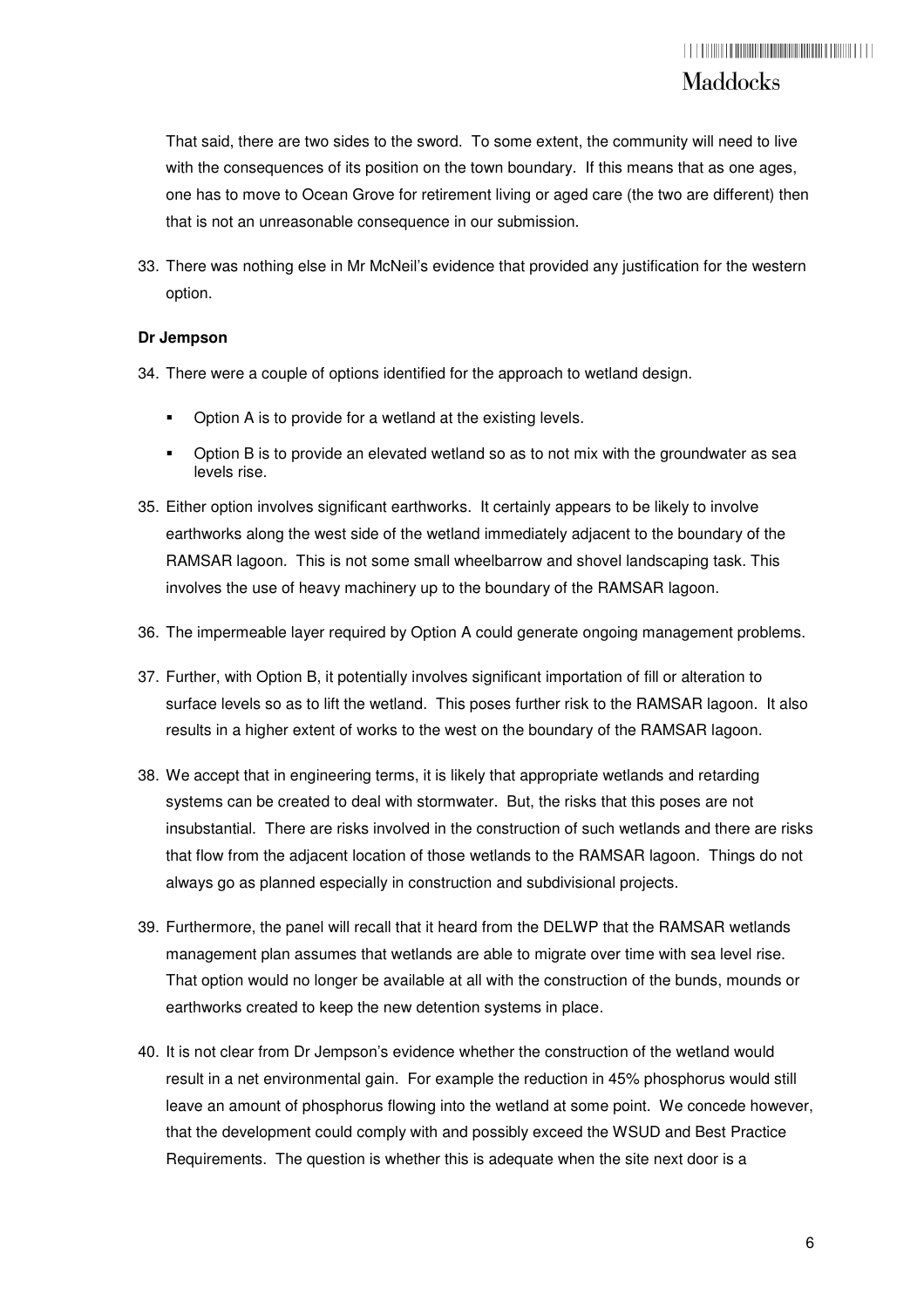RAMSAR site? We assume, reasonably, we think, that the best practice guidelines did not assume that the neighbouring property was a RAMSAR site.

#### **Mr Lane**

- 41. Mr Lane's evidence is hypothetical. It admits of a range of potential impacts but assumes that these would not transpire into actual impacts. He formed his views on the basis of a series of assumptions. Accepting the veracity of Mr Lane's evidence, the evidence is somewhat precarious.
- 42. It relies on a series of assumptions about how potential impacts would be avoided which are of themselves somewhat fragile. The key concern of course is that there are a range of things and actions which must go right for there to be nothing go wrong. If something does go wrong, the risk is that there will be an adverse impact to the ecological processes – precisely the type of thing which the Management Plan for the Wetlands is designed to avoid.
- 43. In this context, we submit that this is a classic case of where the precautionary principle applies. The EP Act provides:

#### **1C The precautionary principle**

(1) If there are threats of serious or irreversible environmental damage, lack of full scientific certainty should not be used as a reason for postponing measures to prevent environmental degradation.

- 44. The principle is written in an unusual way. It is written in such a way so as to place an emphasis on postponing measures that is, the actions which are sought to be taken that creates the threat. This is so that the *potential* (that is the threat) for environmental degradation is avoided. The lack of full scientific information should not be used as a reason for *postponing* the measure to prevent the degradation.
- 45. Here, the measure would be to avoid the development of the land adjacent to the RAMSAR site because that is the measure that Mr Lane has identified as the cause of the threats – during construction and post construction.
- 46. It is submitted that in the context of the RAMSAR site and Victoria's international obligations, it is highly **unusual** that we are actually discussing a potential change to the settlement boundary before there is scientific certainty that there would not be a threat of serious or irreversible environmental damage to the RAMSAR site. We acknowledge that in many cases, boundaries are changed and then the implications are considered later because they are thought to be manageable. We submit that that approach is not the correct approach here at Barwon Heads with development cheek by jowl to the RAMSAR site where the implications of a threat can be so serious.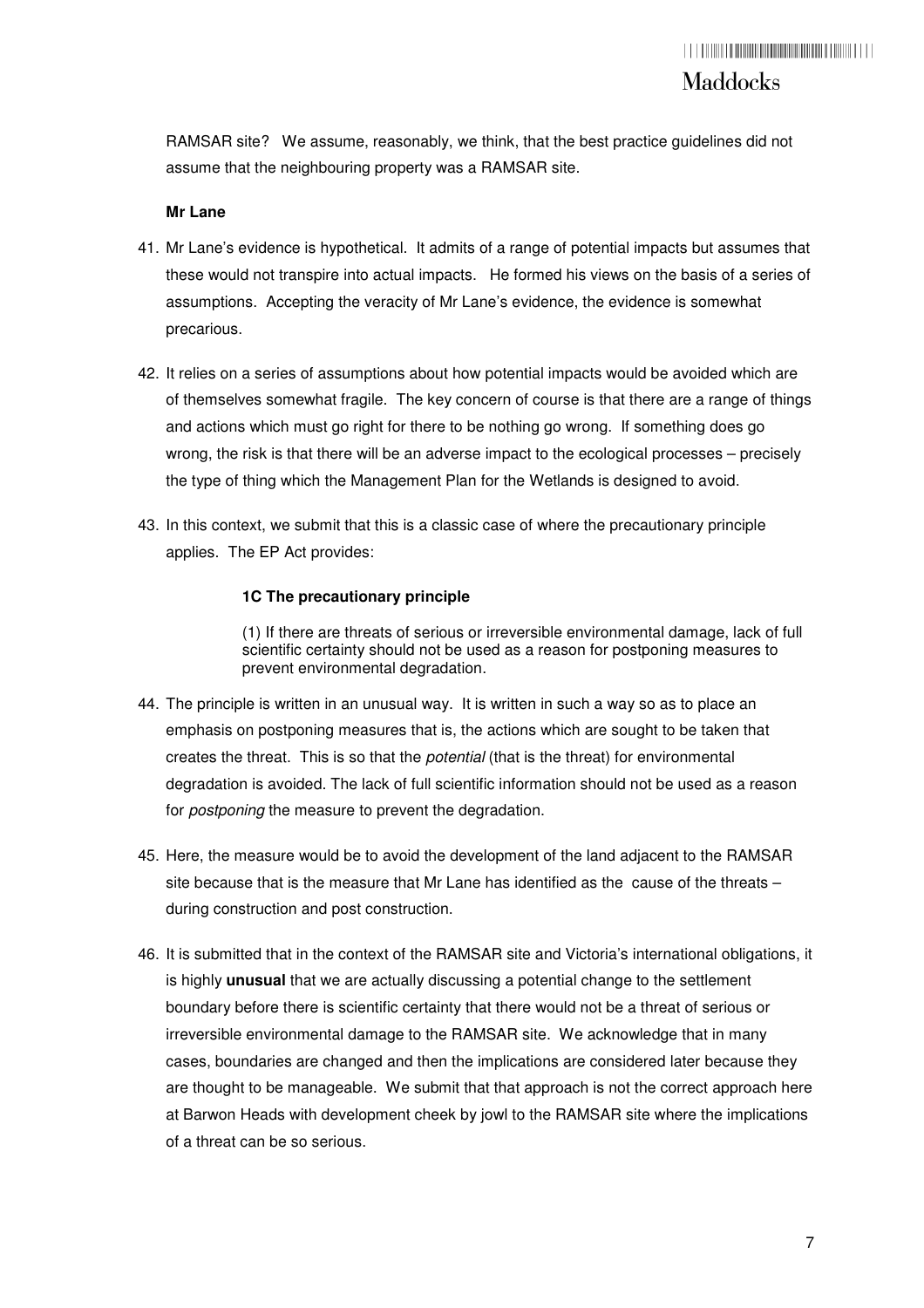#### **Submission of Department**.

- 47. This submission highlighted that the RAMSAR wetland is a very important ecological place which is given the highest protection possible under state and federal laws.
- 48. The DELWP does not usually appear at panels like this. The fact that it has appeared and made the submissions that it has is of itself notable. The DELWP in its capacity as the primary guardian of the RAMSAR wetland does not support changing the boundary.
- 49. It is difficult to imagine the extension of the town boundary right up to the area of the wetland. It clearly increases risks to the RAMSAR site there is no doubt about that. One only has to read the reports of the experts for the proponents that clearly acknowledge the risks. (Lane) We note also the experts say the risks can be managed or may lead to better outcomes. However, the point is that the movement of the settlement boundary leads to the potential risks if not actual impact. There is no need to take these risks and potential impacts should be avoided. The community benefit of the development is marginal. The so called continuous pathway that was initially touted was not supported by Mr Lane as a continuous path at all.
- 50. All the boundary change does is provide additional housing which is unlikely to present any particular social benefits that would outweigh even the potential let alone actual negative aspects. A net community benefit has not been established.
- 51. Mr Lane agreed that the action would need to be referred under the EPBC Act. We agree. The DELWP referred to the possibility that the action would be an action that comes within the EE Act. We note that that Act provides as follows, as relevant at section 3:
	- (2) The Minister must not make an Order in respect of works under subsection (1) unless the Minister is satisfied that the works **could reasonably be considered to have** or to **be capable of having a significant effect on the environment**.
- 52. The EE Act does not require a definite effect but merely an act which is capable of having a significant effect on the environment before the assessment could be required. Having regard to even Mr Lane's evidence, there are clearly works which are capable of having a significant effect on the environment.

#### **Others**

- 53. We note that Mr Tuisku a private submittor was fully supportive of the boundary.
- 54. Jason Black made a submission for a developer in Ocean Grove. The submission highlighted that people rely on what is set out in policy to make investment decisions. Planners ought not deviate from policy settlings too quickly.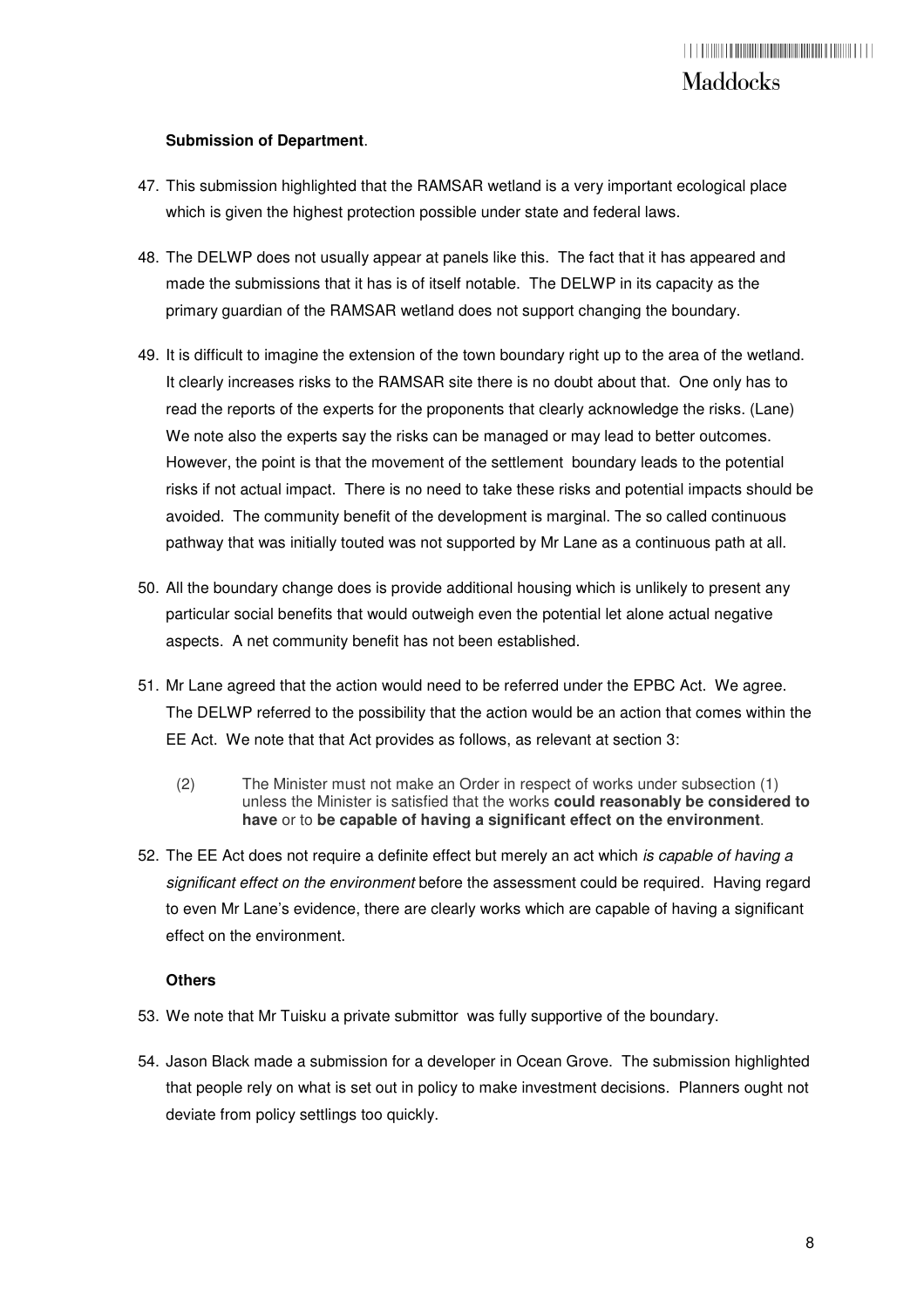#### **Barwon Heads Association.**

55. We agree on the submission of the Association on the boundary issues.

#### **THE REZONINGS**

#### **Warrenbeen Court Area**

- 56. The proposal is to apply the NRZ rather than the GRZ with Schedule 7 which provides for a minimum lot size of 4000 m2.
- **57.** Mr Bittmead for his client, another owner in Warrenbeen Court, spoke strongly for the minimum lot size but sought stronger controls in relation to removal of vegetation.
- 58. He was supportive of the NRZ Schedule 7 with the 4000 sq metre minimum lot size. But he wants the ESO6 tightened so as to require that all buildings and works within the ESO 6 to require a planning permit.

#### 42.01-2 Permit requirement

A permit is required to:

Construct a building or construct or carry out works.

This does not apply if a schedule to this overlay specifically states that a permit is not required.

- 59. Under ESO6, a building is exempt from a permit if it is not within a tree canopy area nor within 2 metres of the drip of vegetation. By reference to aerial photography, basically any significant building will require a permit for the buildings and works.
- 60. Mr Bittmead also made the point that if minimum lot size was discretionary, and lots were created which were less than 4000 m2, then an owner could end up with a lot but with no ability to put a building on the lot because of the building envelope covenant. They would need to seek a variation to the covenant. It's not so much the subdivision that matters but what you can put on it.
- 61. While we note Mr Bittmead's comments, and we agree with their correctness, Council is primarily concerned with permits for public issues. While it is responsible for issuing permits for variations to covenants, the decision guidelines are very different to those relevant to public policy issues. So, we do also think (and we think Mr Bittmead agrees) that the minimum lot size for subdivision should remain.
- 62. We note the Panel question and observation about a possibility of people wanting to split a house in two and then sell half the house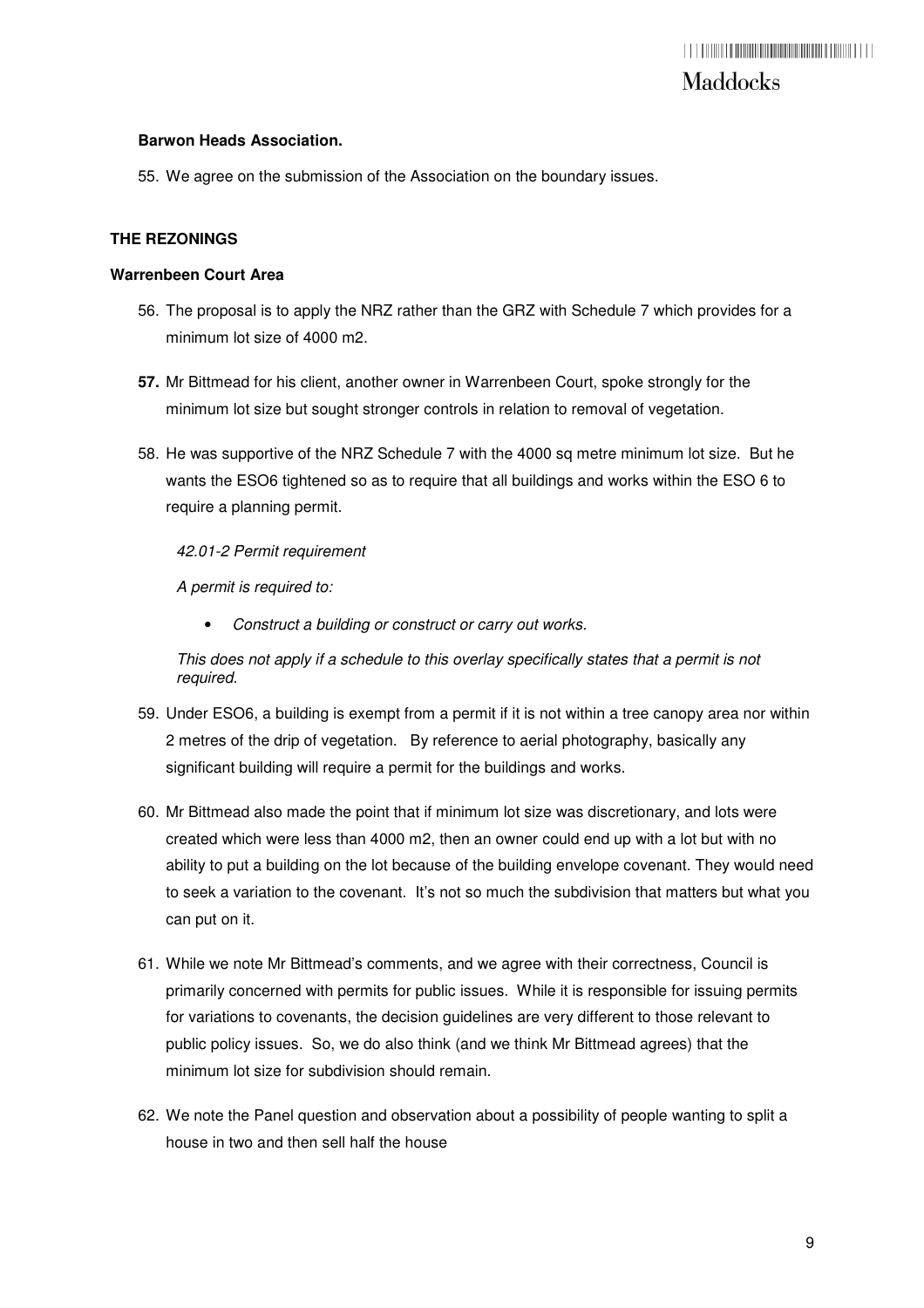- 63. We suspect that few if any of the houses are likely to be constructed so as to provide dual facilities so as to effectively contain 2 dwellings. But if it did happen it would need extra driveways and garages and associated dwelling facilities such as pools sheds and of course trenching for services.
- 64. On the other hand, Mr Tamblyn, a resident of Warrenbeen Court opposed the proposed changes.
- 65. He says that a reasonable way forward is to apply a maximum 2 lot subdivision and the application of the VPO rather than the ESO Schedule 6.
- 66. In relation to the ESO 6, we submit that this is the overlay that as applied to the site currently and will cease to have effect on 30 June 2019. The amendment will apply the overlay permanently. We are not sure why the VPO overlay is proposed by a submittor. The VPO is relevant to more generic vegetation. The ESO is more suited to vegetation of significance in a biological sense. Thus the statement of environmental significance in the existing ESO.
- 67. We note that the submittor Mr Tamblyn agreed with the stated environmental objective of the ESO Schedule.

#### **Incremental Change Area**

- 68. The change to this area is to rezone the land to NRZ(Schedule 6) and to apply DDO Schedule 41. The height provisions do not change. The DDO introduces a lower site coverage at 40% rather than 60%.
- 69. There were few submissions which oppose this issue although the submission of Mr Brewster (who is an architect) was critical of certain aspects of the quantitative and qualitative provisions of the DDO. A number of the aspects of what he was critical of have been addressed in the post exhibition version of the amendment documents as set out in the attachment to the council officer report of 26 June 2018.
- 70. Council expects that in the incremental change area older dwellings will continue to be replaced by newer dwellings and on a proportion of those lots, there would be two dwelling developments. The 40% site coverage and the garden area requirements do not preclude the development of the land for two dwellings although we do not expect this to be common based on the historical trend.

#### **IHDA**

71. The IHDA area is rezoned from RGZ to GRZ Schedule 1 and DDO 42 is applied. The height changes from 10.5m to 11 m. The rezoning addresses an anomaly in the RGZ which currently provides for a 10.5m height limit when the zone provides for a 13.5 metre height limit. The objectives of the zone are not consistent with the character aspirations of Barwon Heads.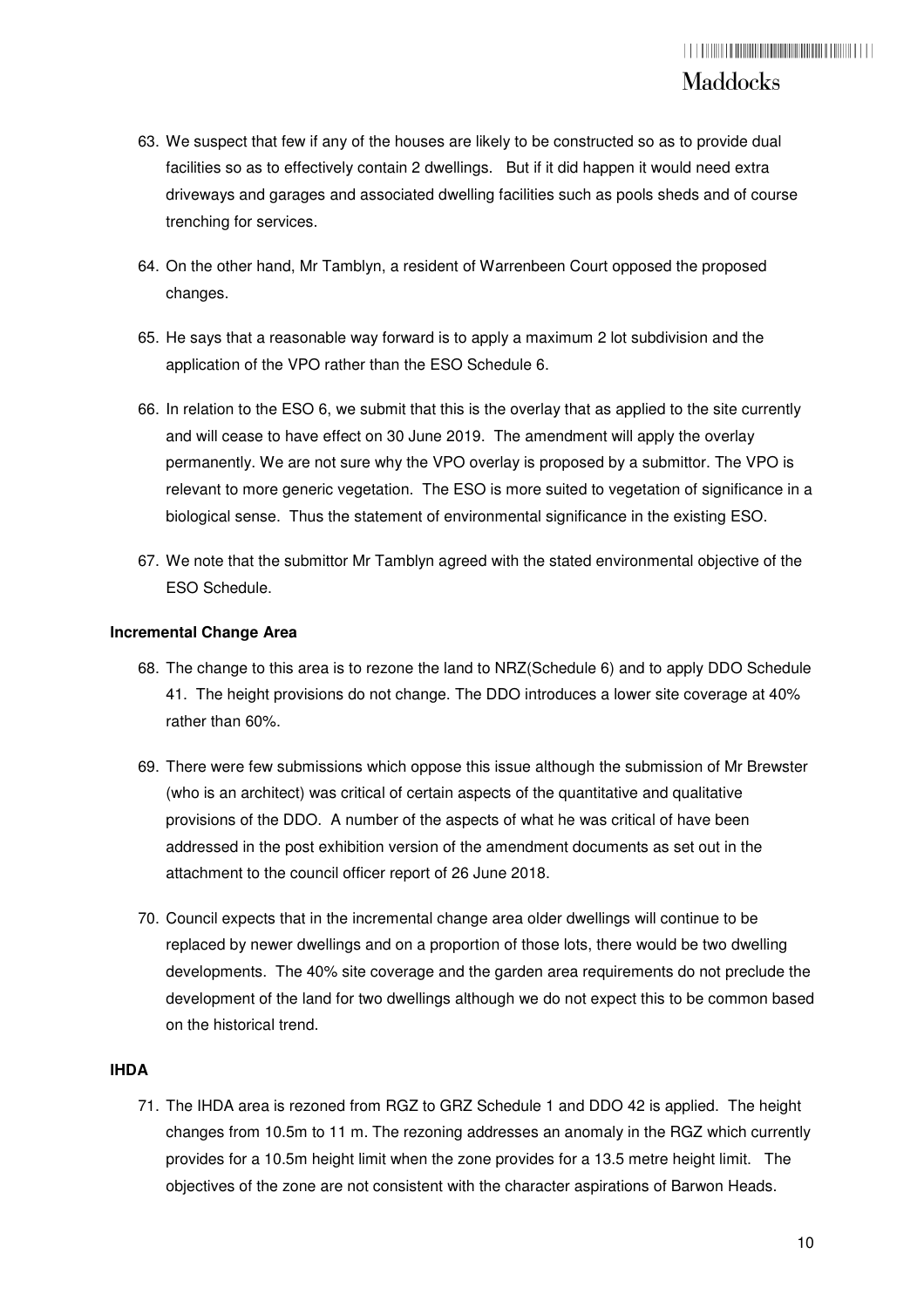There is a mismatch between the town and this current zone. The GRZ with an appropriate schedule is the proper zone to use here.

- 72. The 60% site coverage is the standard site coverage. The standards are not binding like the objectives. The garden area requirements are state government provisions not local government.
- 73. As for the concern expressed in her off the cuff comments on the IHDA, Ms Horsefield, who we respectfully submit did not properly review the provisions but only touched on them in the context of her concerns about the settlement boundary, can be shown to be incorrect based on the decision of the Tribunal in the Flinders Parade. In that case the Tribunal considered the proposal against the then proposed planning provisions and said that the proposal measured up well against the provisions. That was an apartment development providing for a number of dwellings.
- 74. On the other hand, there was a fair amount of opposition against the retention of the IHDA from the Association.
- 75. We disagree with the Association in relation to the removal of IHDA. The IHDA is a policy that applies to all towns including Barwon Heads. Given the constraints to outward growth as a result of the settlement boundary, it is necessary to ensure that there is some capacity for albeit low growth through consolidation within the town boundaries. Furthermore, Council is of the view that this can occur while maintaining the characteristics that are distinctive about the township.
- 76. In this context, the DDO that applies to the IHDA addresses a number of critical issues that go at least some way to ensure that those characteristics are maintained.
- 77. We are concerned that the Association's revisions to the DDO schedules for the most part upset the methodology used by the draftsperson in putting the DDO together. The DDO contains requirements. Some of those are qualitative. Others are quantitative. The DDO groups those requirements into two. The text and the table. The revisions proposed confuse this distinction. We do not want to see that occur.
- 78. It is important to note that the suite of planning provisions proposed by Council provides significant oversight in relation to the IHDA. For instance:
	- The zone
	- The overlay
	- The policy.

79. We say that this is an appropriate approach to take.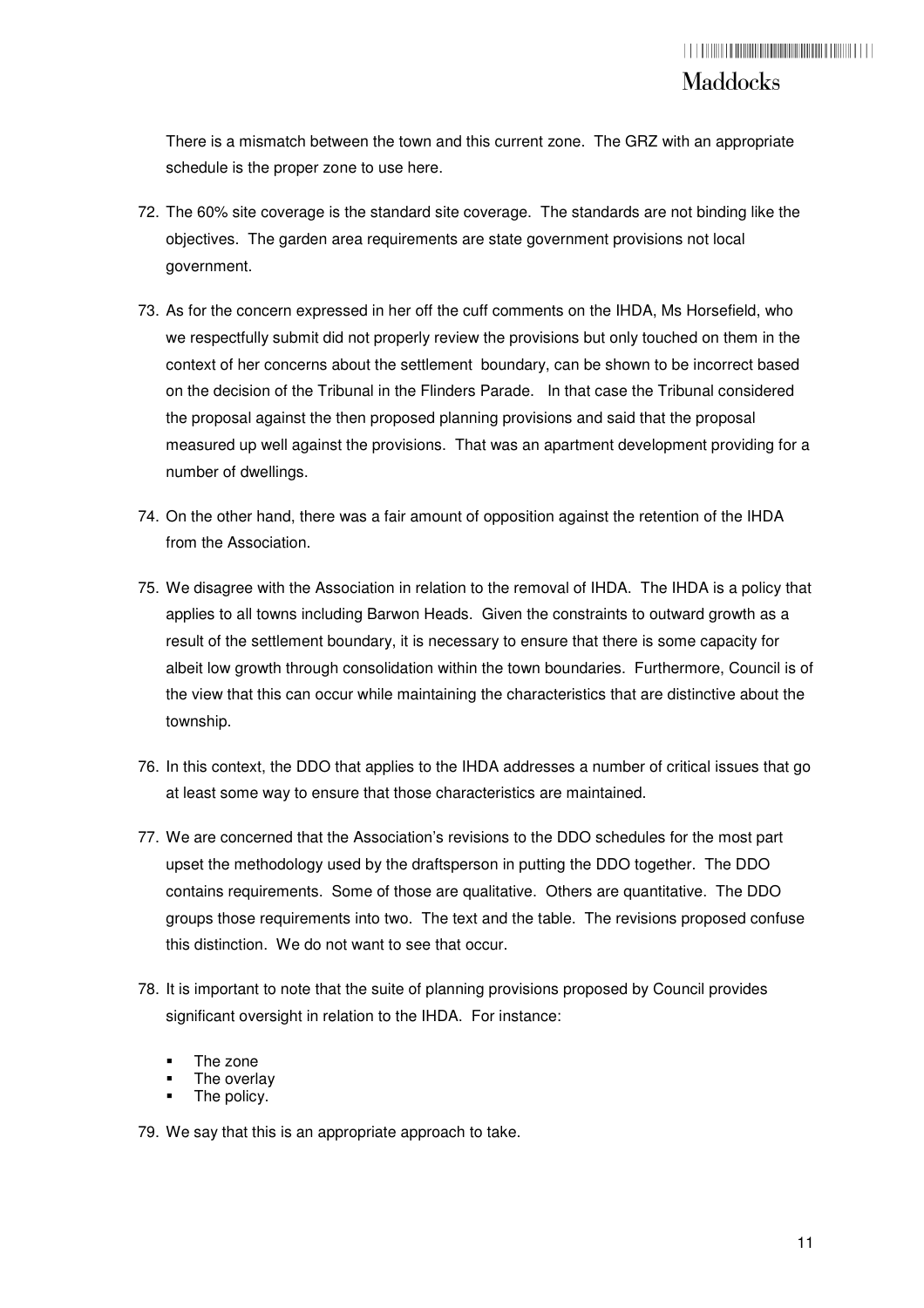- 80. The chief concern of the Association relates to the issue of height. Under the current RGZ, the maximum height is 10.5 metres. However, this existing position is not consistent with the RGZ as it is proposed. The RGZ provides for a 13.5 metre height limit. Thus, Council is rezoning the land from RGZ (schedule 3) to GRZ and applying schedule 1. This provides for a maximum 11 metre height or 3 stories.
- 81. Council does not think it is good practice here to provide for a height provision set out a DDO which is less than the height set out in the zone. DELWP supports this position. This is the current position of the planning scheme which Council is endeavouring to rectify.
- 82. It is certainly not possible to do that within the zone itself by applying a lower height in a schedule to the zone which is less than the default height in the zone itself.

#### **OTHER MATTERS**

#### **Traffic & Parking**

- 83. Submitters raised concerns about the extent of traffic in Barwon Heads. This issue is addressed in the 2017 BHSP at pages 15-16 and 102-110. A number of the recommendations of the 2010 GTA Study have since been implemented. A Parking Overlay was not recommended in the BHSP.
- 84. At the 26 June 2018 meeting, Council resolved to undertake a new traffic study. It should be noted that the emphasis of the BHSP is on land-use and development rather than on traffic management.
- 85. Noting the tourist destination that Barwon Heads is, and also Ocean Grove, which attracts people through Barwon Heads, the reality is traffic tends to get funnelled through Barwon Heads going to Ocean Grove and beyond and visa-versa. Obviously the situation is worse in the warmer season and the holiday season. The constraint seems to be the bridge crossing of the Barwon. This has tended to be an extremely controversial issue.
- 86. This completes the submissions in reply for the Planning Authority.

**Terry Montebello Partner Maddocks Lawyers. For the Planning Authority**.

………………………………………………..

30 August 2018

Amendment C375 to the Greater Geelong Planning Scheme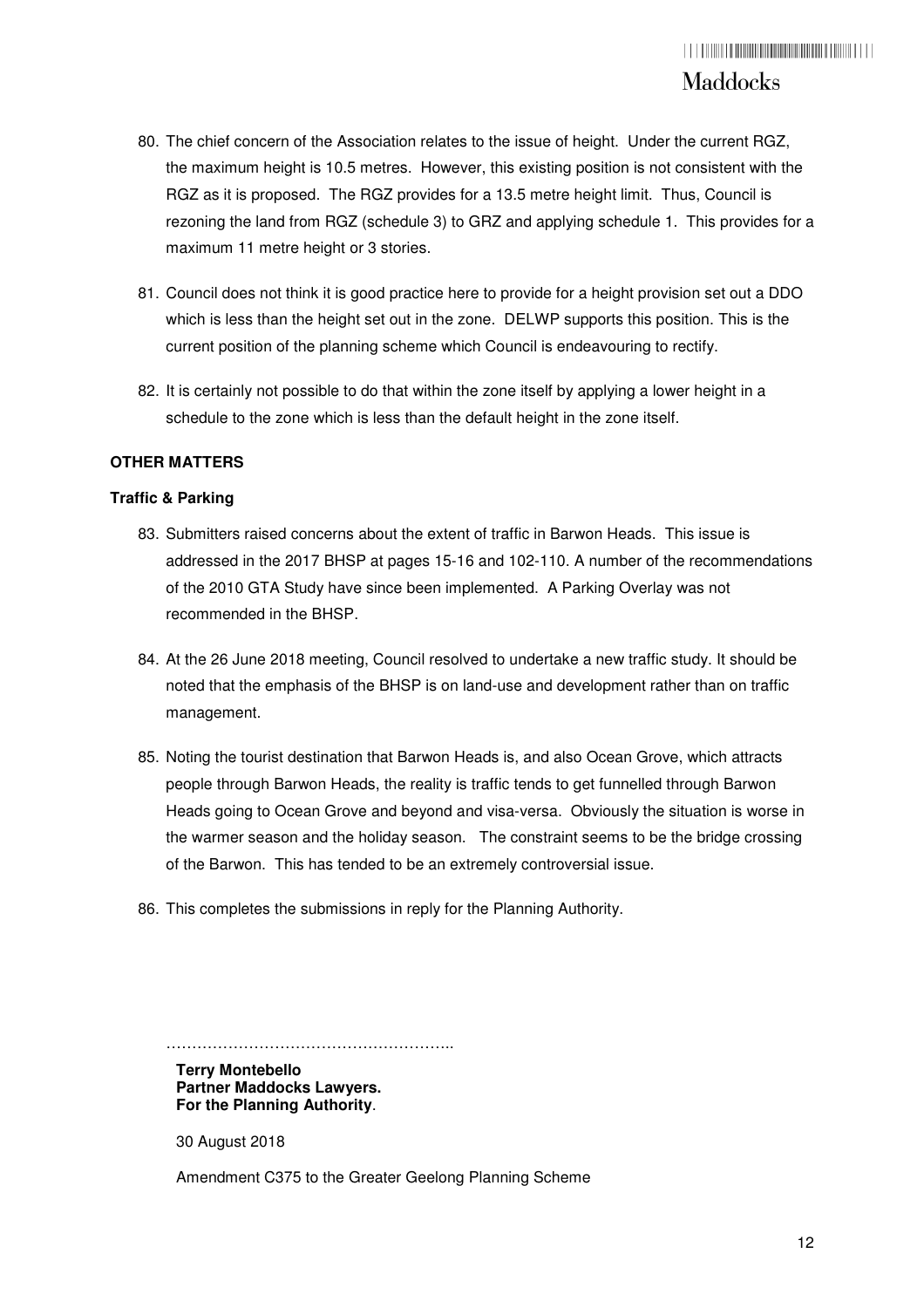Hi Peter,

The direction we have is that the zones should be setting the height.

If there is strategic justification for a lower height limit than the GRZ, then the land should be rezoned to the NRZ.

I have no news at this stage on PPN78.

Where there are examples of inconsistencies in planning schemes, then updates will be required to bring overlays into consistency with the zones and State policy.

I hope this information is of assistance.

Regards

**Bart** 

Bart Gane |**Senior Regional Planner - Barwon South West, Regional Planning Services | Statutory Planning Services**  Planning | Department of Environment, Land, Water & Planning

703 Raglan Parade, Warrnambool, Victoria 3280 T: 03 5561 9949 | M: 0448 048 704 | E: bart.gane@delwp.vic.gov.au

|                       | delwp.vic.gov.au | <b>TOTORIA</b><br>Environment,<br>Lond, Woter<br>and Planning | <b>\COMO</b> |
|-----------------------|------------------|---------------------------------------------------------------|--------------|
| $\boldsymbol{\Theta}$ |                  |                                                               |              |

From: Peter Schembri To: "'bart.gane@delwp.vic.gov.au'" , Date: 23/08/2018 10:07 AM Subject: RE: FW: Applying the residential zones practice note

Hi Bart,

Any word on the release of the new PPN78?

Also, can you please advise on the Department's position on a Design & Development Overlay Schedule including a Section 2.0 Buildings & works requirement of a height limit less than the permitted maximum height limit in the zone.

For example, in the GRZ, can a DDO schedule specify a height limit less than 11 metres?

We are in the middle of a panel hearing for C375 Barwon Heads Structure Plan and your advice would assist the panel.

Regards